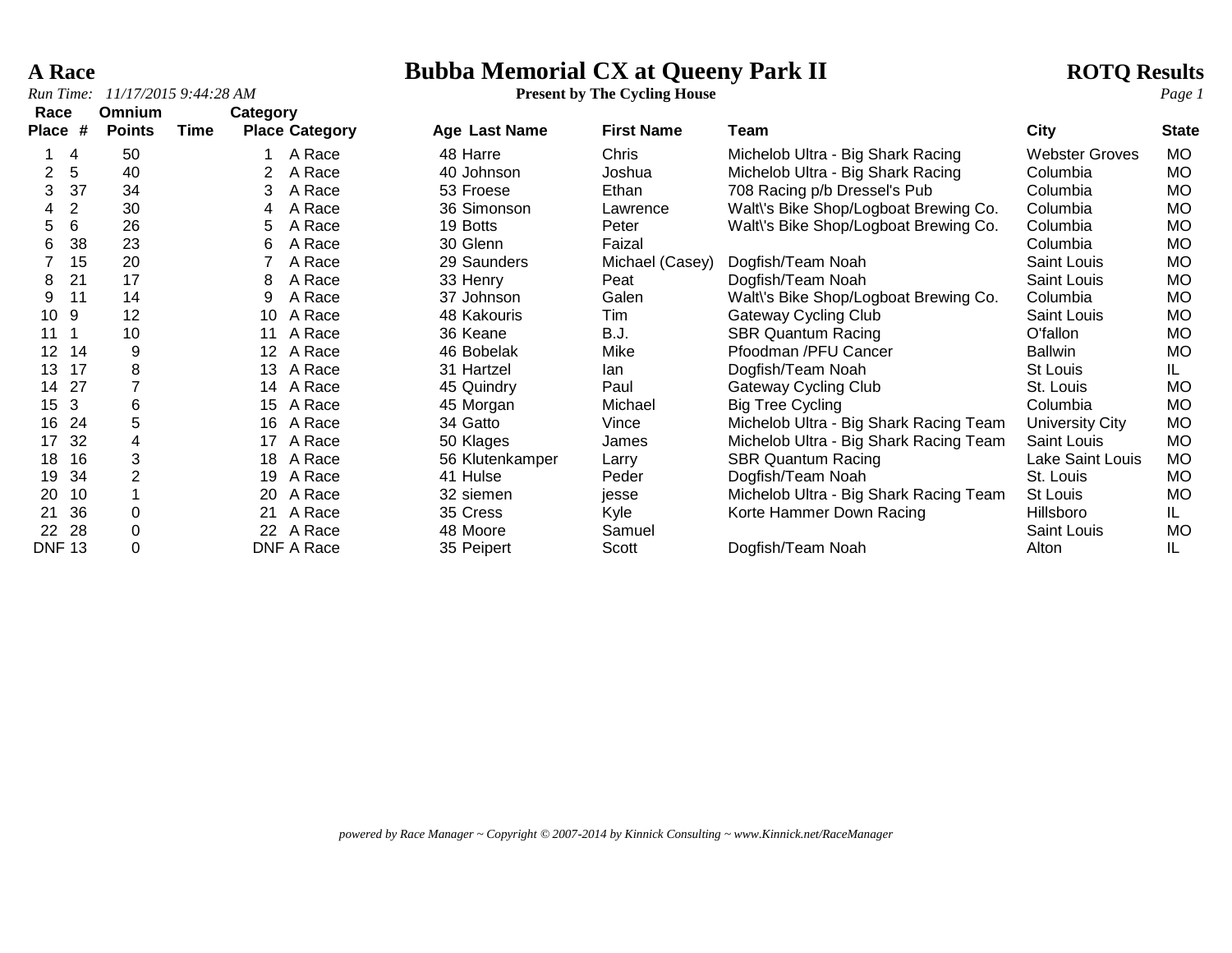*Run Time:*  $11/17/20159::44:28 AM$ 

# **B Race**<br> **Bubba Memorial CX at Queeny Park II ROTQ Results**<br> **ROTQ Results**<br> **Present by The Cycling House**

| Race           |      | Omnium        |      | Category        |                       |                |                   |                                        |                      |              |
|----------------|------|---------------|------|-----------------|-----------------------|----------------|-------------------|----------------------------------------|----------------------|--------------|
| Place          | #    | <b>Points</b> | Time |                 | <b>Place Category</b> | Age Last Name  | <b>First Name</b> | Team                                   | <b>City</b>          | <b>State</b> |
|                | 96   | 50            |      |                 | <b>B</b> Race         | 32 Finder      | Phillip           | Mike\'s Bikes STL                      | <b>Saint Louis</b>   | <b>MO</b>    |
| $\overline{2}$ | 73   | 40            |      |                 | <b>B</b> Race         | 40 Babcock     | Steven            | Velo Force                             | Saint Louis          | <b>MO</b>    |
| 3              | 93   | 34            |      | 3               | <b>B</b> Race         | 49 Radle       | <b>Brian</b>      | Momentum Racing LLC - MO               | <b>Saint Louis</b>   | <b>MO</b>    |
|                | 94   | 30            |      | 4               | <b>B</b> Race         | 35 Hand        | Nick              | <b>SBR Quantum Racing</b>              | Clayton              | <b>MO</b>    |
| 5              | 2420 | 26            |      | 5               | <b>B</b> Race         | 55 Roberts     | <b>Dennis</b>     | <b>ICCC-St. Louis</b>                  | Wildwood             | <b>MO</b>    |
| 6              | 84   | 23            |      | 6               | <b>B</b> Race         | 51 Olsen       | Gregory           | Michelob Ultra - Big Shark Racing Team | Saint Louis          | <b>MO</b>    |
|                | 83   | 20            |      |                 | <b>B</b> Race         | 46 Hickman     | William           | Michelob Ultra - Big Shark Racing Team | Saint Louis          | <b>MO</b>    |
| 8              | 1080 | 17            |      | 8               | <b>B</b> Race         | 30 Rider       | Unknown           |                                        | Saint Louis          | <b>MO</b>    |
| 9              | 1390 | 14            |      | 9               | <b>B</b> Race         | 38 Roberts     | Daniel            |                                        | Clayton              | <b>MO</b>    |
| 10             | 74   | 12            |      | 10              | <b>B</b> Race         | 47 Weiss       | Michael           | Michelob Ultra - Big Shark Racing Team | Saint Louis          | <b>MO</b>    |
| 11             | 277  | 10            |      | 11              | <b>B</b> Race         | 43 Gardner     | Aaron             | Dogfish/Team Noah                      | St Louis             | <b>MO</b>    |
| 12             | 79   | 9             |      | 12 <sup>2</sup> | <b>B</b> Race         | 34 Berla       | Bert              | Michelob Ultra - Big Shark Racing Team | Saint Louis          | <b>MO</b>    |
| 13             | 98   | 8             |      |                 | 13 B Race             | 34 Anderhalter | Jon               | <b>Extreme Electrical Racing</b>       | <b>Saint Charles</b> | <b>MO</b>    |
| 14             | 1330 |               |      | 14              | <b>B</b> Race         | 24 Fratinardo  | <b>John</b>       | Dogfish/Team Noah                      | Saint Louis          | <b>MO</b>    |
| 15             | 75   | 6             |      | 15              | <b>B</b> Race         | 27 Christison  | Derek             | <b>SBR Quantum Racing</b>              | Saint Charles        | <b>MO</b>    |
| 16             | 3430 | 5             |      |                 | 16 B Race             | 25 Hackett     | Matthew           | Mike\'s Bikes STL                      | St Louis             | <b>MO</b>    |
| 17             | 59   | 4             |      | 17              | <b>B</b> Race         | 31 Bockting    | Benjamin          | <b>Big Tree Cycling</b>                | Fayette              | <b>MO</b>    |
| 18             | 4000 | 3             |      | 18              | <b>B</b> Race         | 41 Amos        | <b>Brandon</b>    | Pfoodman Racing                        | St. Louis            | <b>MO</b>    |
| 19             | 68   | 2             |      | 19              | B Race                | 63 Pierce      | Richard           | International Christian Cycling        | St Louis             | <b>MO</b>    |
| 20             | 85   |               |      |                 | 20 B Race             | 45 Sublette    | Todd              | Rock Solid Racing                      | Hannibal             | <b>MO</b>    |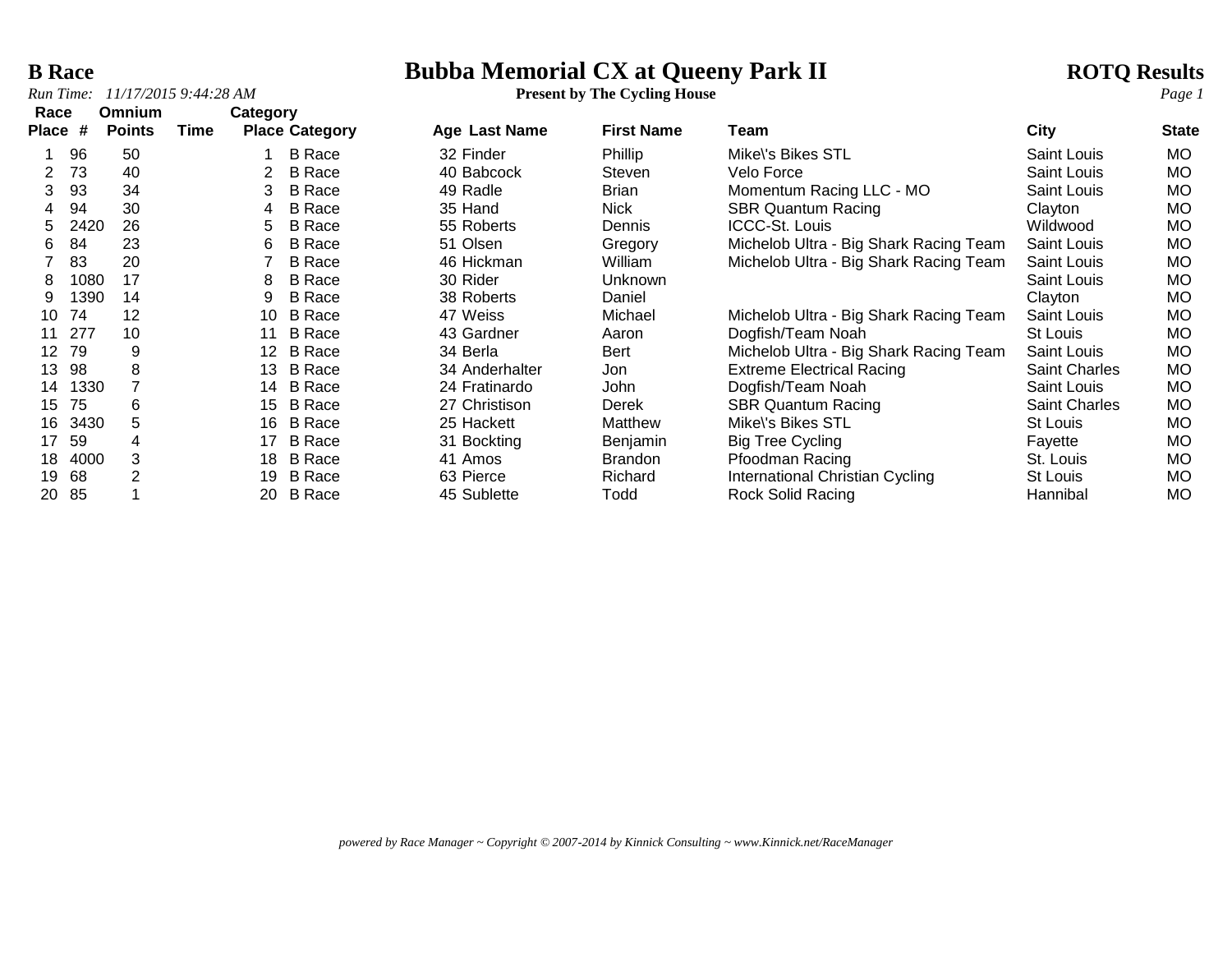### **C Race**<br> **Bubba Memorial CX at Queeny Park II ROTQ Results**<br> **ROTQ Results**<br> **Present by The Cycling House**

|                 |      | Run Time: 11/17/2015 9:44:28 AM |      |                  |                       |                      | <b>Present by The Cycling House</b> |                                        |                       | Page 1       |
|-----------------|------|---------------------------------|------|------------------|-----------------------|----------------------|-------------------------------------|----------------------------------------|-----------------------|--------------|
| Race            |      | Omnium                          |      | Category         |                       |                      |                                     |                                        |                       |              |
| Place #         |      | <b>Points</b>                   | Time |                  | <b>Place Category</b> | <b>Age Last Name</b> | <b>First Name</b>                   | Team                                   | City                  | <b>State</b> |
|                 | 138  | 50                              |      |                  | C Race                | 38 Amezcua           | Edgar                               | South City Cycling Club                | Chesterfield          | <b>MO</b>    |
| 2               | 378  | 40                              |      | 2                | C Race                | 57 Braet             | Dana                                | Velo Force                             | Saint Louis           | <b>MO</b>    |
| 3               | 148  | 34                              |      | 3                | C Race                | 37 Bell              | Jonathan                            | Dogfish/Team Noah                      | Saint Louis           | <b>MO</b>    |
| 4               | 278  | 30                              |      | 4                | C Race                | 50 Cahill            | William                             | International Christian Cycling        | Saint Louis           | <b>MO</b>    |
| 5               | 2240 | 26                              |      | 5                | C Race                | 46 Marsh             | Thomas                              | South City Cycling Club                | Saint Louis           | <b>MO</b>    |
| 6               | 1780 | 23                              |      | 6                | C Race                | 33 Mercado           | Ismael                              |                                        | Fort Knox             | <b>KY</b>    |
| $\overline{7}$  | 104  | 20                              |      | 7                | C Race                | 48 Blackwell         | David                               | Balanced Bike Fitting & Coaching       | St. Charles           | <b>MO</b>    |
| 8               | 156  | 17                              |      | 8                | C Race                | 48 Botts             | Sam                                 | Walt\'s Bike Shop/Logboat Brewing Co.  | Columbia              | <b>MO</b>    |
| 9               | 700  | 14                              |      | 9                | C Race                | 34 Person            | Andrew                              | Michelob Ultra - Big Shark Racing      | Olivette              | <b>MO</b>    |
| 10              | 3730 | 12                              |      | 10               | C Race                | 38 Hon               | Christian                           | <b>Topanga Creek Bicycles</b>          | Saint Louis           | <b>MO</b>    |
| 11              | 374  | 10                              |      | 11               | C Race                | 28 Whitehurst        | Sean                                | <b>Cheshire Cycle Racing</b>           | St. Louis             | <b>MO</b>    |
| 12 <sup>2</sup> | 116  | 9                               |      | 12 <sup>1</sup>  | C Race                | 28 Horstman          | Robert                              | The Cannonball-Hub Racing Team         | Kirkwood              | <b>MO</b>    |
| 13              | 1900 | 8                               |      | 13 <sup>13</sup> | C Race                | 32 McClintock        | Amy                                 | Velo Force                             | <b>Ballwin</b>        | <b>MO</b>    |
| 14              | 137  | $\overline{7}$                  |      | 14               | C Race                | 41 Collier           | Tom                                 | Mike's Bikes STL                       | St. Louis             | MO           |
| 15              | 114  | $\,6\,$                         |      | 15 <sup>15</sup> | C Race                | 34 DeZego            | Adam                                | Michelob Ultra - Big Shark Racing Team | St. Louis             | <b>MO</b>    |
| 16              | 135  | $\sqrt{5}$                      |      | 16               | C Race                | 59 Heuring           | David                               | Dogfish/Team Noah                      | Florissant            | <b>MO</b>    |
| 17              | 106  | 4                               |      |                  | 17 C Race             | 55 Wise              | Mike                                | Pfoodman                               | <b>Ballwin</b>        | <b>MO</b>    |
| 18              | 130  | 3                               |      | 18               | C Race                | 56 Stika             | Michael                             | <b>SBR Quantum Racing</b>              | St Louis              | <b>MO</b>    |
| 19              | 390  | $\overline{2}$                  |      |                  | 19 C Race             | 19 Morey             | Grant                               | Michelob Ultra - Big Shark Racing Team | Saint Charles         | <b>MO</b>    |
| 20              | 287  |                                 |      |                  | 20 C Race             | 30 Minton            | Kevin                               | TeamBOR                                | Kirkwood              | <b>MO</b>    |
| 21              | 146  | 0                               |      |                  | 21 C Race             | 15 McClellan         | <b>Nick</b>                         | <b>SBR Quantum</b>                     | St.louis              | <b>MO</b>    |
| 22              | 398  | 0                               |      |                  | 22 C Race             | 51 Cathey            | Scott                               |                                        | Ofallon               | <b>MO</b>    |
| 23              | 280  | $\pmb{0}$                       |      |                  | 23 C Race             | 41 Shaw              | Scott                               | TeamBOR                                | Saint Louis           | <b>MO</b>    |
| 24              | 159  | $\pmb{0}$                       |      |                  | 24 C Race             | 46 Clark             | Chris                               | Momentum Racing LLC - MO               | O Fallon              | <b>MO</b>    |
| 25              | 384  | $\pmb{0}$                       |      |                  | 25 C Race             | 55 Alseth            | James                               | Velo Force                             | Kirkwood              | <b>MO</b>    |
| 26              | 117  | 0                               |      |                  | 26 C Race             | 49 Biundo            | Vito                                | Cannonball/Hub Racing                  | <b>Webster Groves</b> | <b>MO</b>    |
| 27              | 169  | $\mathbf 0$                     |      | 27               | C Race                | 48 Strahan           | Amy                                 | Michelob Ultra - Big Shark Racing      | St. Louis             | <b>MO</b>    |
| 28              | 282  | 0                               |      | 28               | C Race                | 36 Schilling         | Eric                                | Mike\'s Bikes STL                      | Saint Louis           | <b>MO</b>    |
| 29              | 375  | $\Omega$                        |      | 29               | C Race                | 48 Self              | Chip                                | <b>SBR Quantum Racing</b>              | St. Louis             | <b>MO</b>    |
| 30              | 2920 | $\Omega$                        |      |                  | 30 C Race             | 58 Clervi            | Art                                 |                                        | Mexico                | <b>MO</b>    |
| 31              | 2910 | 0                               |      |                  | 31 C Race             | 39 Metcalf           | Ryan                                | Saint Louis TRI Club                   | Saint Louis           | <b>MO</b>    |
| 32              | 281  | $\pmb{0}$                       |      |                  | 32 C Race             | 30 Wilburn           | Curtis                              | The Mud & The Muck                     | O'Fallon              | <b>MO</b>    |
| 33              | 382  | $\mathbf 0$                     |      |                  | 33 C Race             | 33 Hedrick           | Chris                               |                                        | Saint Louis           | <b>MO</b>    |
| 34              | 386  | $\pmb{0}$                       |      | 34               | C Race                | 32 Diffee            | Gary                                | Pfoodman Racing                        | Saint Louis           | MO           |
| 35              | 290  | 0                               |      | 35               | C Race                | 31 Price             | Eric                                | DeathRow Velo/RCS                      | Alton                 | IL.          |
| 36              | 102  | $\Omega$                        |      |                  | 36 C Race             | 16 Roberts           | Jeremy                              | ICCC-St. Louis                         | Wildwood              | <b>MO</b>    |

*powered by Race Manager ~ Copyright © 2007-2014 by Kinnick Consulting ~ www.Kinnick.net/RaceManager*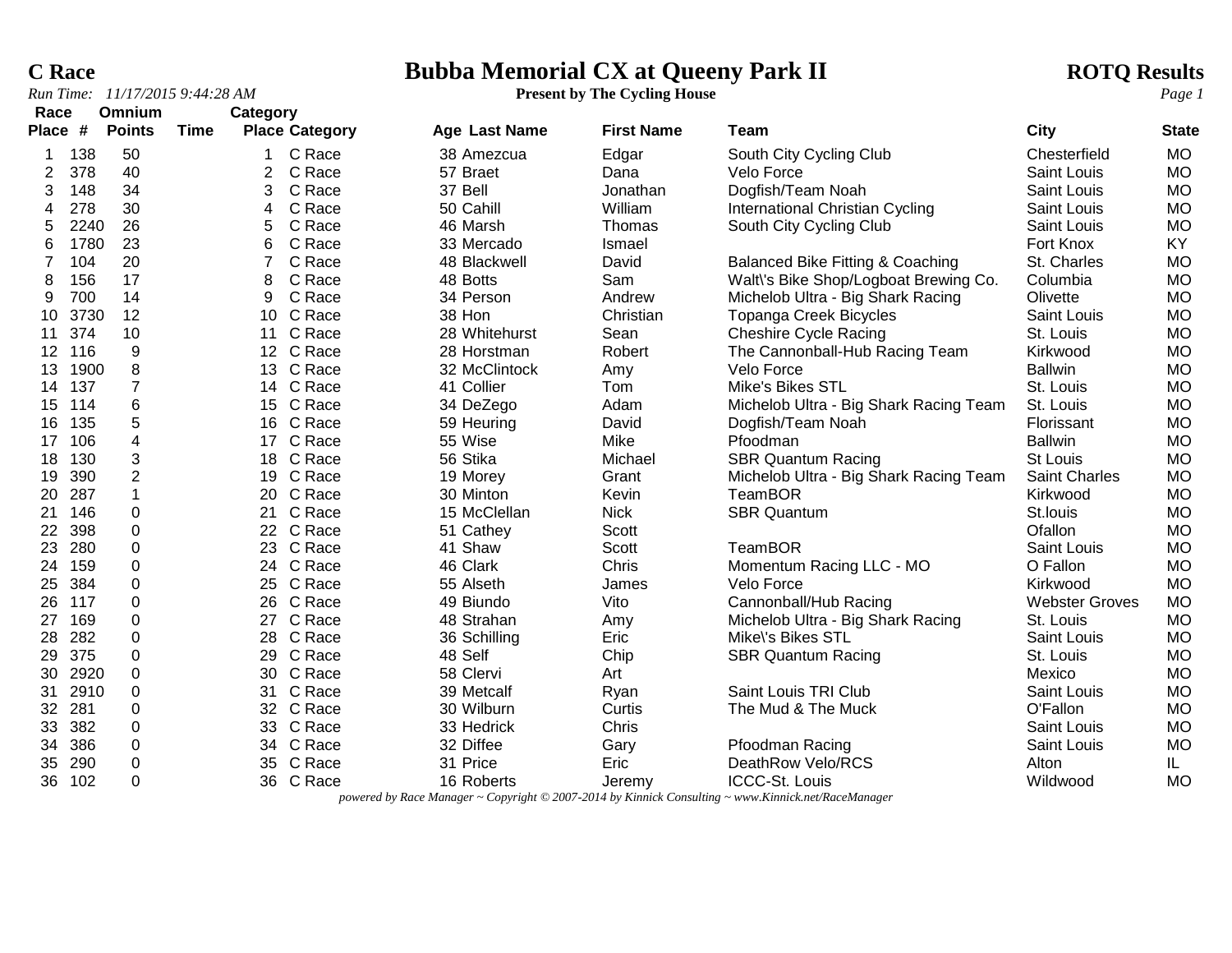# **C Race**<br> **Bubba Memorial CX at Queeny Park II ROTQ Results**<br> **ROTQ Results**<br> **Present by The Cycling House**

|                                                                                | Run Time: 11/17/2015 9:44:28 AM |      |                                                                   | <b>Present by The Cycling House</b>                            |                                                     |                                                | Page 2                                                                          |                             |
|--------------------------------------------------------------------------------|---------------------------------|------|-------------------------------------------------------------------|----------------------------------------------------------------|-----------------------------------------------------|------------------------------------------------|---------------------------------------------------------------------------------|-----------------------------|
| Race<br>Place #                                                                | Omnium<br><b>Points</b>         | Time | Category<br><b>Place Category</b>                                 | Age Last Name                                                  | <b>First Name</b>                                   | Team                                           | City                                                                            | <b>State</b>                |
| 37 6000<br><b>DNF 51</b><br><b>DNF 120</b><br><b>DNF 279</b><br><b>DNF 284</b> |                                 |      | 37 C Race<br>DNF C Race<br>DNF C Race<br>DNF C Race<br>DNF C Race | 75 Schmidt<br>16 Biundo<br>46 Chase<br>34 Dale<br>35 Landsness | Paul<br><b>Nicholas</b><br>Matthew<br>Matt<br>Eric: | The Cannonball-Hub Racing Team<br>Spoked Bikes | Elsah<br><b>Webster Groves</b><br>University City<br>Saint Louis<br>Saint Louis | <b>MO</b><br>МO<br>МO<br>МO |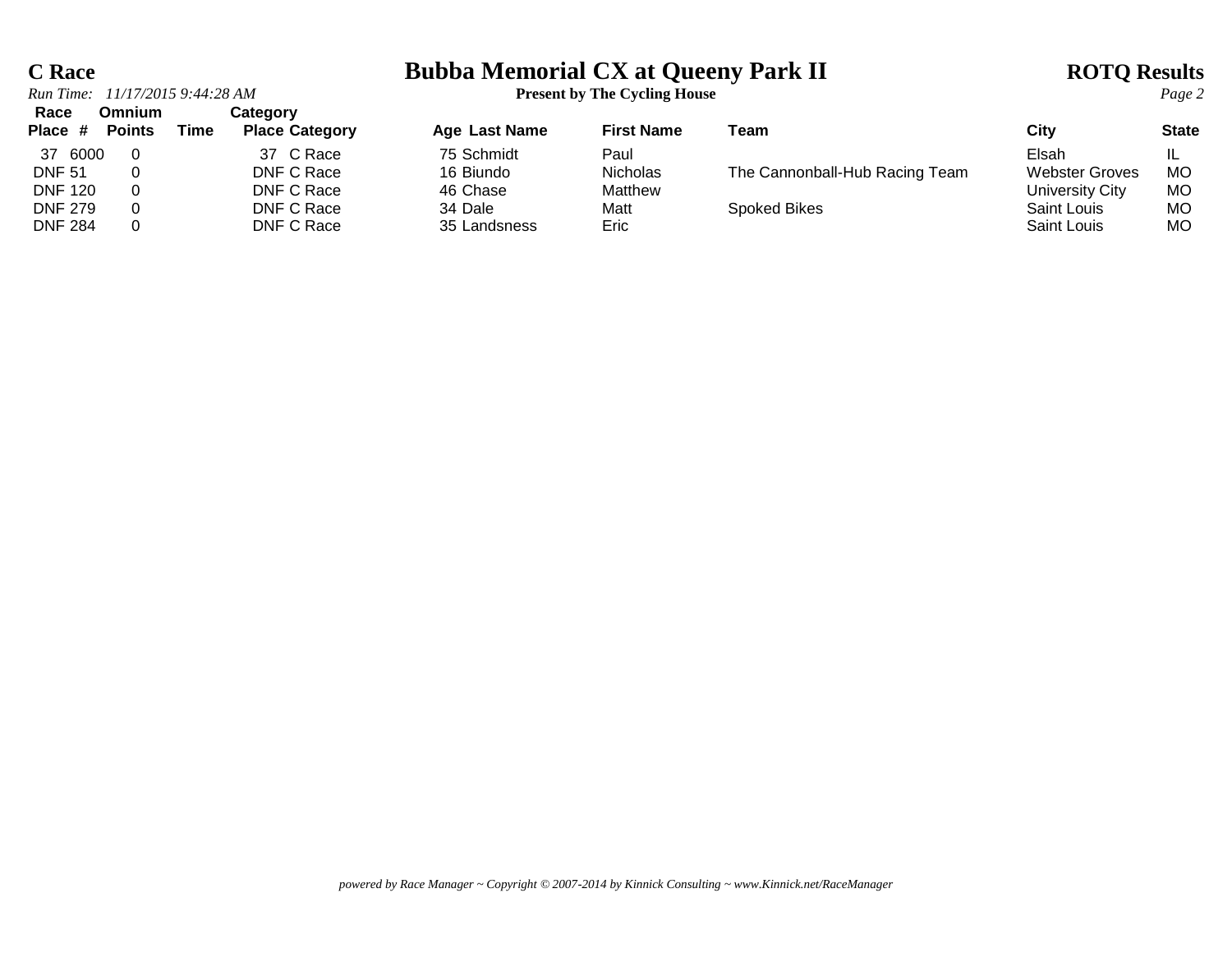# **Juniors**<br> **Bubba Memorial CX at Queeny Park II ROTQ Results**<br> **ROTQ Results**<br> **Present by The Cycling House**

*Run Time: 11/17/2015 9:44:28 AM* **Present by The Cycling House** *Page 1*

| Race<br>Place # | <b>Omnium</b><br><b>Points</b> | Time | Category<br><b>Place Category</b> |         | <b>Age Last Name</b> | <b>First Name</b> | Team                              | City            | <b>State</b> |
|-----------------|--------------------------------|------|-----------------------------------|---------|----------------------|-------------------|-----------------------------------|-----------------|--------------|
| 304             | 50                             |      |                                   | Juniors | 16 Roberts           | Jeremy            | <b>ICCC-St. Louis</b>             | Wildwood        | <b>MO</b>    |
| 323             | 40                             |      |                                   | Juniors | 14 Creed             | Axel              | Gateway Harley-Davidson           | <b>Barnhart</b> | <b>MO</b>    |
| 324             | 34                             |      |                                   | Juniors | 11 Jenkins           | Huck              |                                   | Saint Louis     | MO           |
| 3170<br>4       | 30                             |      | 4                                 | Juniors | 10 Johnson           | Riley             | Michelob Ultra - Big Shark Racing | Columbia        | MO           |
| 301<br>5.       | 26                             |      | 5.                                | Juniors | 8 Creed              | Zane              | Gateway Harley-Davidson           | <b>Barnhart</b> | <b>MO</b>    |
| 311<br>6        | 23                             |      | 6                                 | Juniors | 12 Biundo            | Joe               | The Cannonball-Hub Racing Team    | Saint Louis     | MO           |
| 306             | 20                             |      |                                   | Juniors | 15 Kessler           | Linus             | Unattached                        | Saint Louis     | MO           |
| 305<br>8        | 17                             |      | 8                                 | Juniors | 14 Kessler           | Hazel             | Unattached                        | Saint Louis     | <b>MO</b>    |
| 300<br>9.       | 14                             |      |                                   | Juniors | 11 creed             | Rolen             | Gateway Harley-Davidson           | <b>Barnhart</b> | MO           |
| 10 313          | 12                             |      | 10                                | Juniors | 11 Chase             | Naftali           | Junior Stars Cycling              | Saint Louis     | MO           |
| <b>DNF 312</b>  |                                |      | <b>DNF</b> Juniors                |         | 12 Biundo            | Max               | The Cannonball-Hub Racing Team    | Saint Louis     | MO           |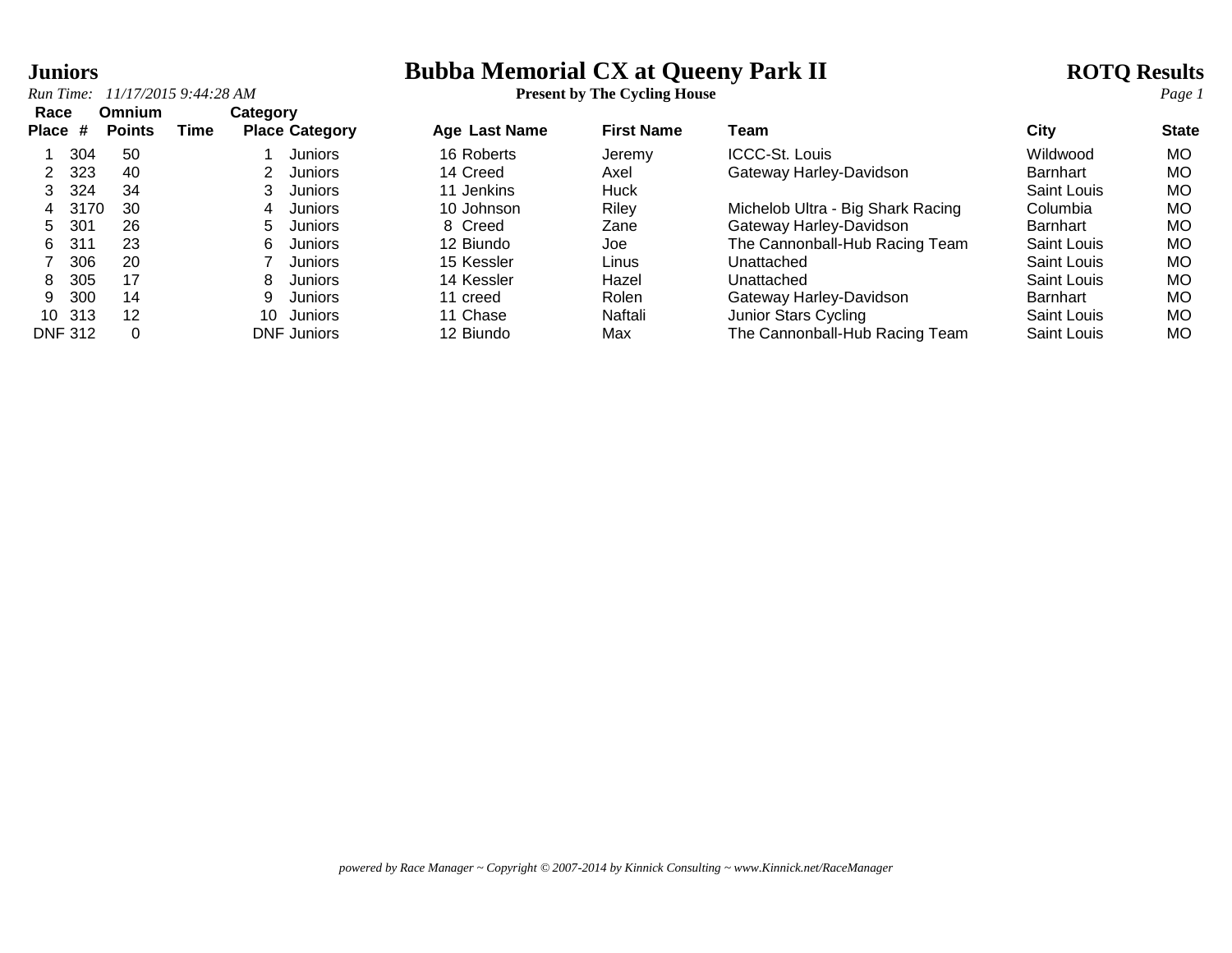# **Masters 40+**<br> **Bubba Memorial CX at Queeny Park II ROTQ Results**<br> **ROTQ Results**<br> **Present by The Cycling House**

*Run Time: 11/17/2015 9:44:28 AM* **Present by The Cycling House** *Page 1*

| Race<br>Place # | <b>Omnium</b><br><b>Points</b> | Time | Category | <b>Place Category</b> | <b>Age Last Name</b> | <b>First Name</b> | Team                                   | City               | <b>State</b> |
|-----------------|--------------------------------|------|----------|-----------------------|----------------------|-------------------|----------------------------------------|--------------------|--------------|
| 205             | 50                             |      |          | Masters 40+           | 41 Kutz              | Michael           | Dogfish/Team Noah                      | St. Louis          | <b>MO</b>    |
| 2 212           | 40                             |      |          | Masters $40+$         | 48 Cleeland          | Chris             | Michelob Ultra - Big Shark Racing      | St. Louis          | MO           |
| 217<br>3.       | 34                             |      |          | Masters 40+           | 43 Wamsley           | Rock              | The Cannonball-Hub Racing Team         | Saint Louis        | МO           |
| 201<br>4        | 30                             |      | 4        | Masters 40+           | 45 Creed             | Chris             | Gateway Harley-Davidson                | Barnhart           | MO           |
| 209<br>5.       | 26                             |      | 5.       | Masters 40+           | 43 Cooper            | Craig             | Michelob Ultra - Big Shark Racing Team | St Louis           | МO           |
| 224<br>6.       | 23                             |      | 6        | Masters 40+           | 46 Marsh             | <b>Thomas</b>     | South City Cycling Club                | <b>Saint Louis</b> | MO           |
| 206             | 20                             |      |          | Masters 40+           | 47 Kessler           | Matt              | Unattached                             | <b>Saint Louis</b> | MO           |
| 230<br>8        | 17                             |      | 8        | Masters 40+           | 44 Ebert             | Alan              | South City Cycling Club                | Saint Louis        | MO.          |
| 229<br>9.       | 14                             |      |          | Masters 40+           | 48 Sandberg          | Dave              | Michelob Ultra - Big Shark Racing Team | Wildwood           | MO           |
| 221<br>10       | 12                             |      | 10       | Masters 40+           | 40 Barton            | Chris             | KS Energy Services / MOSH / Team       | Seattle            | <b>WA</b>    |
| <b>DNF 204</b>  | 0                              |      |          | DNF Masters 40+       | 49 Adelmann          | Mike              | Michelob Ultra - Big Shark Racing Team | O'fallon           | MO.          |
| <b>DNF 8301</b> |                                |      |          | DNF Masters 40+       | 49 Kaslow            | David             | Velo Force                             | University City    | MO.          |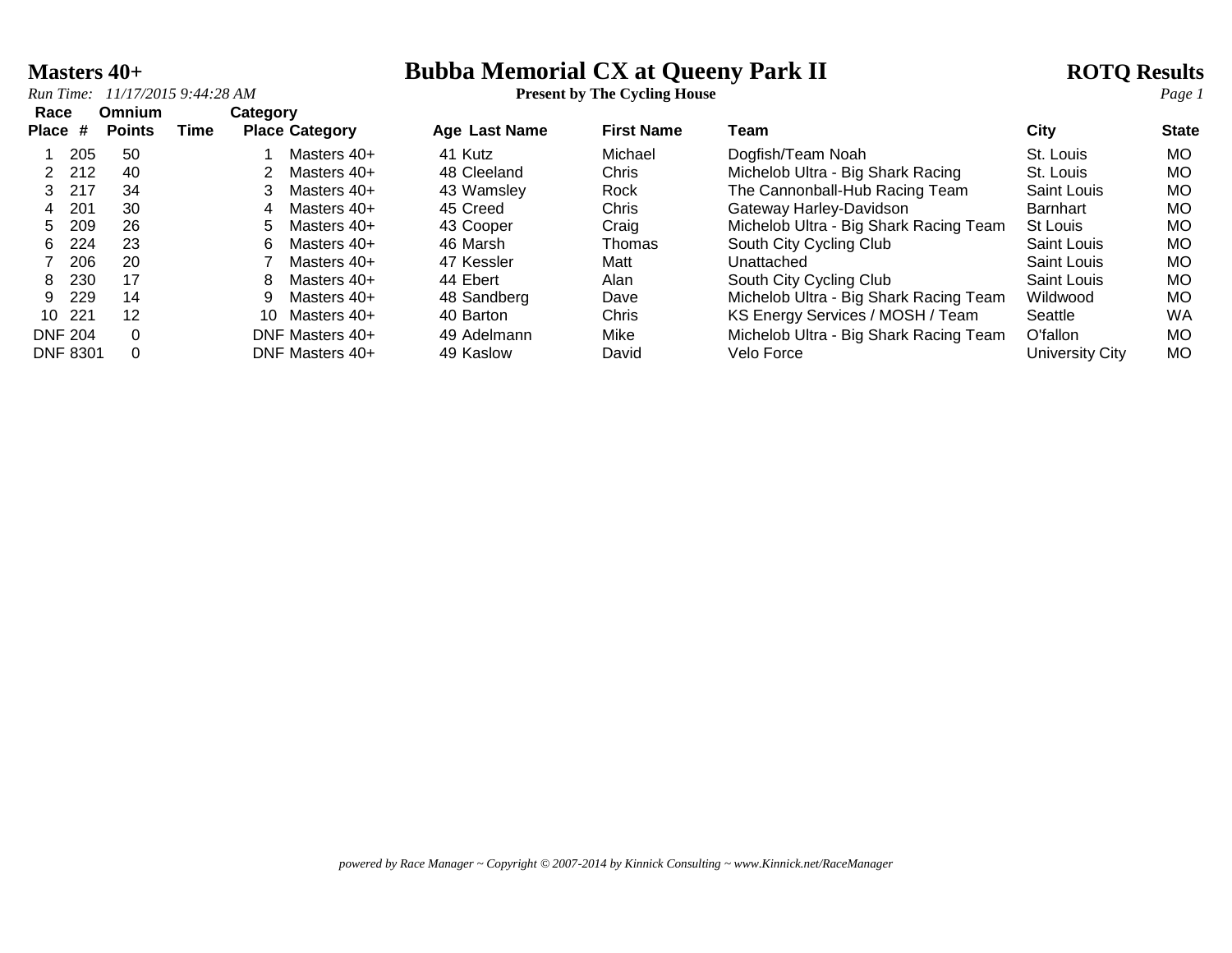# **Masters 50+**<br> **Bubba Memorial CX at Queeny Park II ROTQ Results**<br> **ROTQ Results**<br> **Present by The Cycling House**

*Run Time: 11/17/2015 9:44:28 AM* **Present by The Cycling House** *Page 1*

| Race    |     | <b>Omnium</b> |      | Category |                       |                      |                           |                                   |                      |           |
|---------|-----|---------------|------|----------|-----------------------|----------------------|---------------------------|-----------------------------------|----------------------|-----------|
| Place # |     | <b>Points</b> | Time |          | <b>Place Category</b> | <b>Age Last Name</b> | <b>First Name</b><br>Team | City                              | <b>State</b>         |           |
|         | 239 | -50           |      |          | Masters 50+           | 51 Young             | Dan                       | Michelob Ultra - Big Shark Racing | Saint Louis          | MO.       |
|         | 242 | 40            |      |          | Masters 50+           | 55 Roberts           | Dennis                    | <b>ICCC-St. Louis</b>             | Wildwood             | MO.       |
| 3       | 248 | 34            |      |          | Masters 50+           | 57 Braet             | Dana                      | Velo Force                        | Saint Louis          | МO        |
| 4       | 240 | 30            |      | 4        | Masters 50+           | 50 Morris            | Bill                      | Off The Front Racing              | <b>Ballwin</b>       | MO.       |
| 5.      | 246 | 26            |      | 5.       | Masters 50+           | 56 Stika             | Mark                      | Dogfish/Team Noah                 | Saint Louis          | MO.       |
| 6.      | 241 | 23            |      | 6.       | Masters 50+           | 59 Farrell           | Craig                     | Velo Force                        | Saint Louis          | МO        |
|         | 238 | 20            |      |          | Masters 50+           | 63 McAllister        | Tim                       | Michelob Ultra Big Shark          | Chesterfield         | MO.       |
| 8       | 245 | 17            |      | 8        | Masters 50+           | 56 Bass              | <b>Rick</b>               | Momentum Racing LLC - MO          | <b>Saint Charles</b> | <b>MO</b> |
| 9       | 237 | 14            |      | 9        | Masters 50+           | 59 Aubuchon          | Kevin                     | Unattached                        | Saint Louis          | MO.       |
| 10      | 247 | 12            |      | 10.      | Masters 50+           | 57 Seelman           | Kevin                     | Velo Force                        |                      |           |
| 11      | 292 | 10            |      |          | Masters 50+           | 58 Clervi            | Art                       |                                   | Mexico               | MO.       |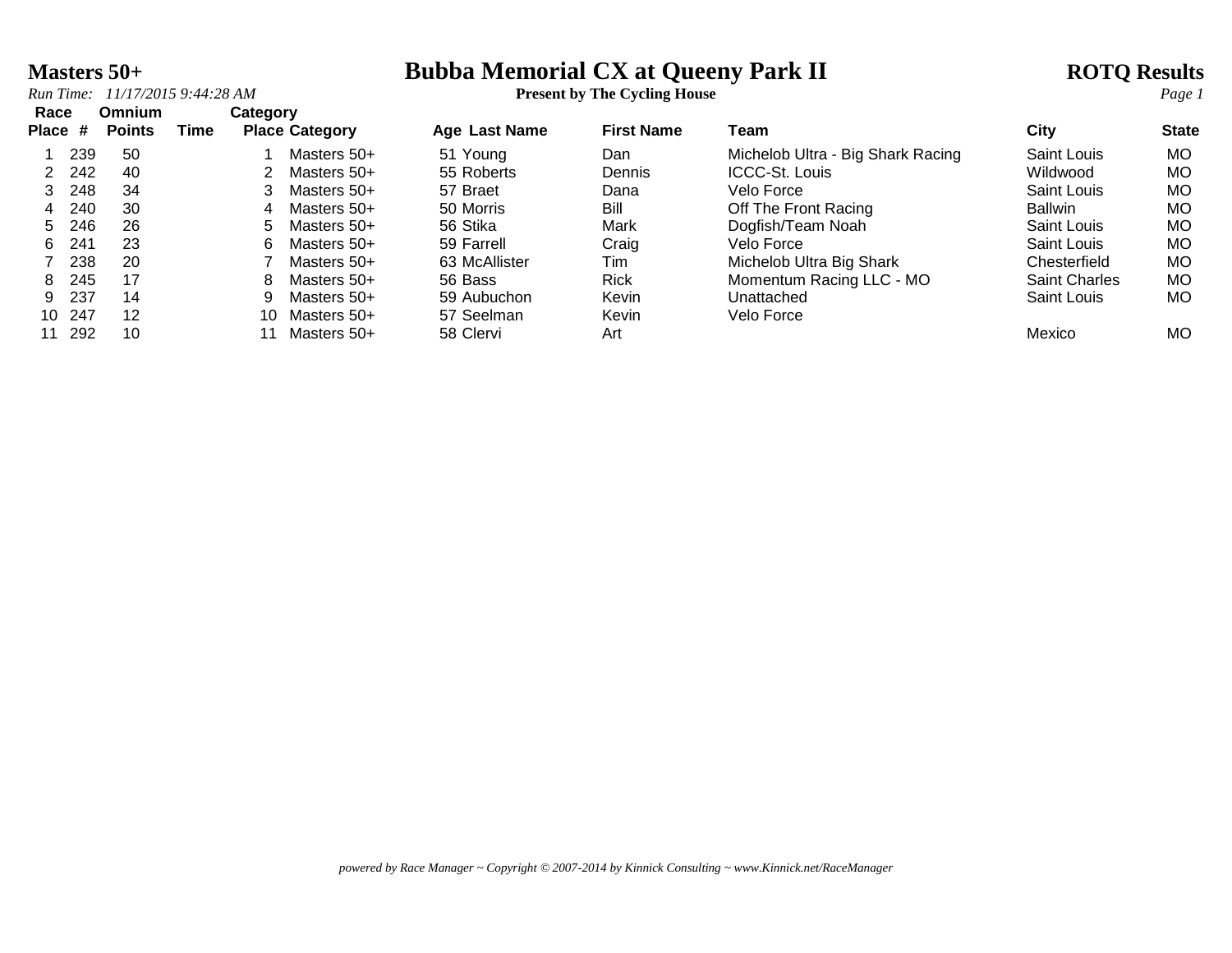*Run Time: 11/17/2015 9:44:28 AM* **Present by The Cycling House** *Page 1* **Race Omnium Category**

# **Singlespeed**<br> **Bubba Memorial CX at Queeny Park II ROTQ Results**<br> **ROTQ Results**<br> **ROTQ Results**<br> **ROTQ Results**<br> **Present by The Cycling House**

| ------- |         |               |      |                       |               |                   |                           |             |              |
|---------|---------|---------------|------|-----------------------|---------------|-------------------|---------------------------|-------------|--------------|
|         | Place # | <b>Points</b> | Time | <b>Place Category</b> | Age Last Name | <b>First Name</b> | Team                      | City        | <b>State</b> |
|         | 330     | -50           |      | Singlespeed           | 36 Keane      | B.J.              | <b>SBR Quantum Racing</b> | O'fallon    | MO.          |
|         | 338     | -40           |      | Singlespeed           | 33 Henry      | Peat              | Dogfish/Team Noah         | Saint Louis | МO           |
|         | -334    | 34            |      | Singlespeed           | 47 Gribbon    | Patrick           | Gateway Cycling Club      | Wildwood    | МO           |
|         | 342     | 30            |      | Singlespeed           | 34 Dawson     | Matthew           | The Cyclery Racing Team   | Glen Carbon |              |
|         |         |               |      |                       |               |                   |                           |             |              |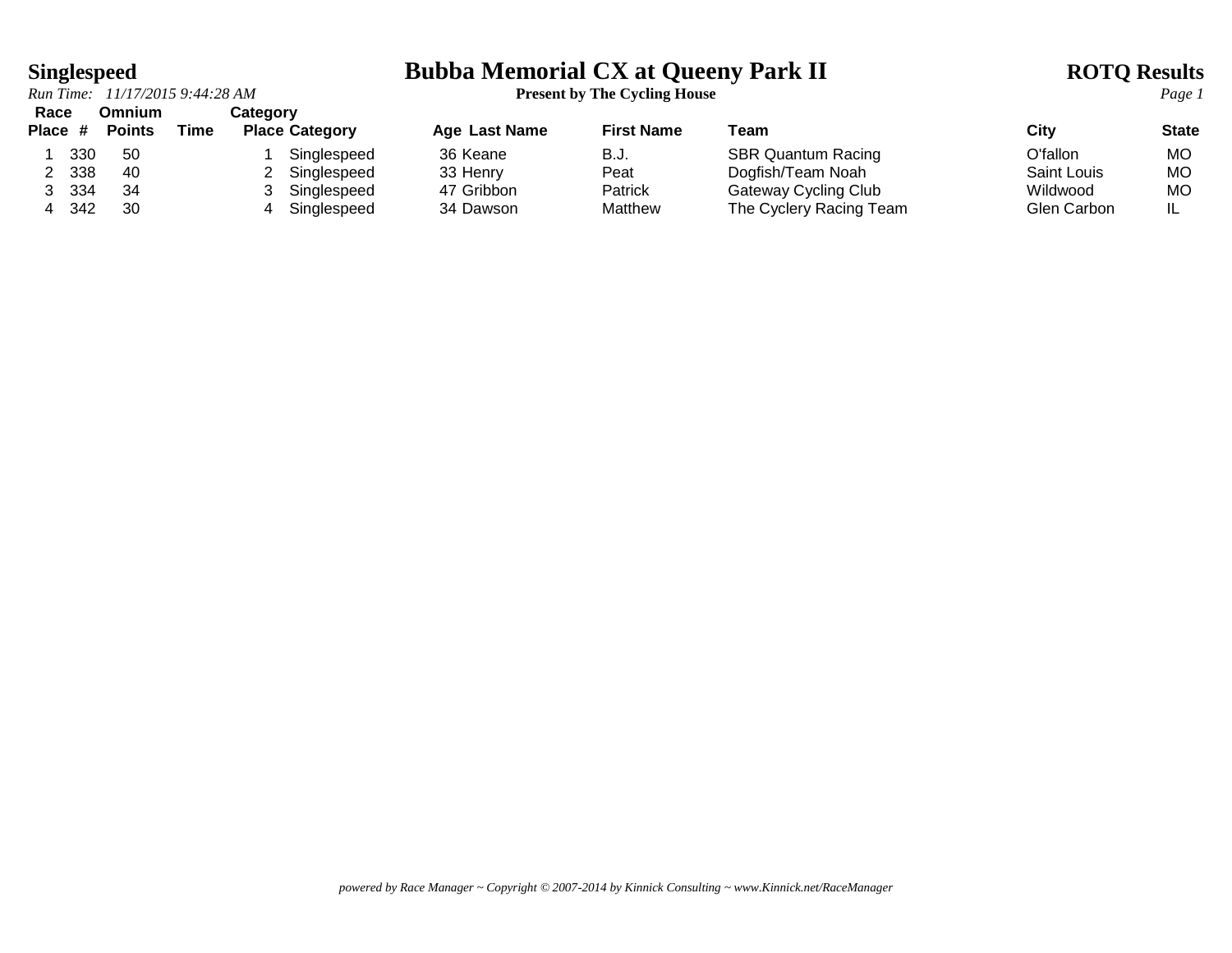*Run Time: 11/17/2015 9:44:28 AM* **Present by The Cycling House** *Page 1*

### **Virgins Bubba Memorial CX at Queeny Park II ROTQ Results**

### **Race Omnium Category Place # Points Time Place Category Age Last Name First Name Team City State** 1 3630 0 1 Virgins 1 41 Creed Rene Gateway Harley-Davidson Barnhart MO<br>1 3630 0 2 Virgins 39 Metcalf Ryan Saint Louis TRI Club Saint Louis MO 2 291 0 2 Virgins 39 Metcalf Ryan Saint Louis TRI Club Saint Louis MO 3 288 0 3 Virgins 56 Christison Dale Saint Louis MO 4 299 0 4 Virgins 44 Mank Larry O'Fallon IL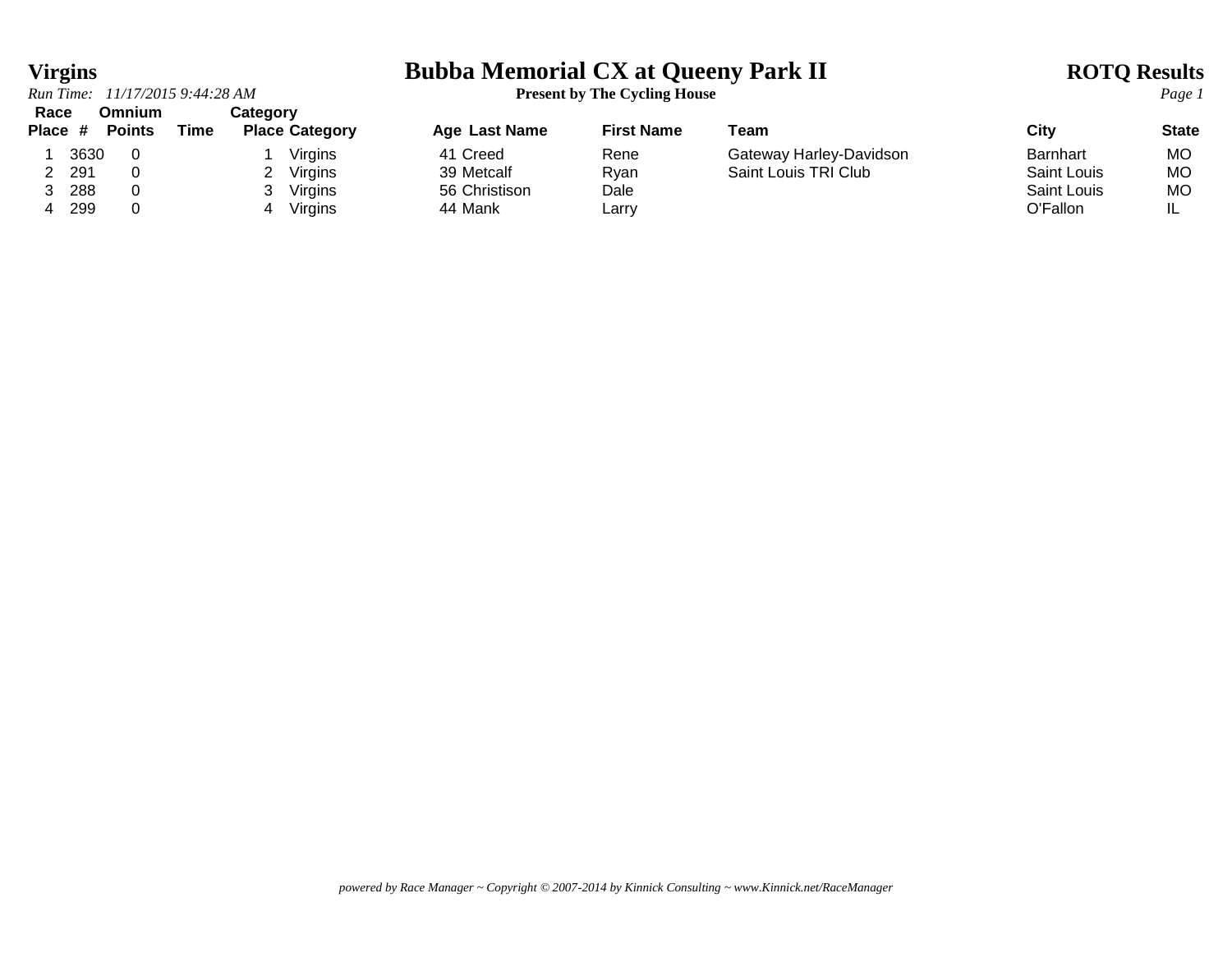*Run Time: 11/17/2015 9:44:28 AM* **Present by The Cycling House** *Page 1* **Race Omnium Category**

# **Women A**<br> **Bubba Memorial CX at Queeny Park II ROTQ Results**<br> **ROTQ Results**<br> **Present by The Cycling House**

| .       |      | <b>-</b> --------- |      | outogoi y             |               |                   |                                   |                   |              |
|---------|------|--------------------|------|-----------------------|---------------|-------------------|-----------------------------------|-------------------|--------------|
| Place # |      | <b>Points</b>      | Time | <b>Place Category</b> | Age Last Name | <b>First Name</b> | Team                              | City              | <b>State</b> |
|         | 166  | -50                |      | Women's A             | 49 Scherff    | Laura             | Momentum Racing LLC - MO          | <b>St Charles</b> | MO.          |
|         | 1690 | - 40               |      | Women's A             | 48 Strahan    | Amv               | Michelob Ultra - Big Shark Racing | St. Louis         | МO           |
|         | 285  | -34                |      | Women's A             | 44 Hill       | Heather           |                                   | Eureka            | MO.          |
|         | -283 | 30                 |      | Women's A             | 26 Esswein    | Maria             | Dogfish/Team Noah                 | Perryville        | <b>MO</b>    |
|         | 165  | 26                 |      | Women's A             | 44 DeZego     | Suzanne           | Michelob Ultra - Big Shark Racing | St. Louis         | MO.          |
|         |      |                    |      |                       |               |                   |                                   |                   |              |